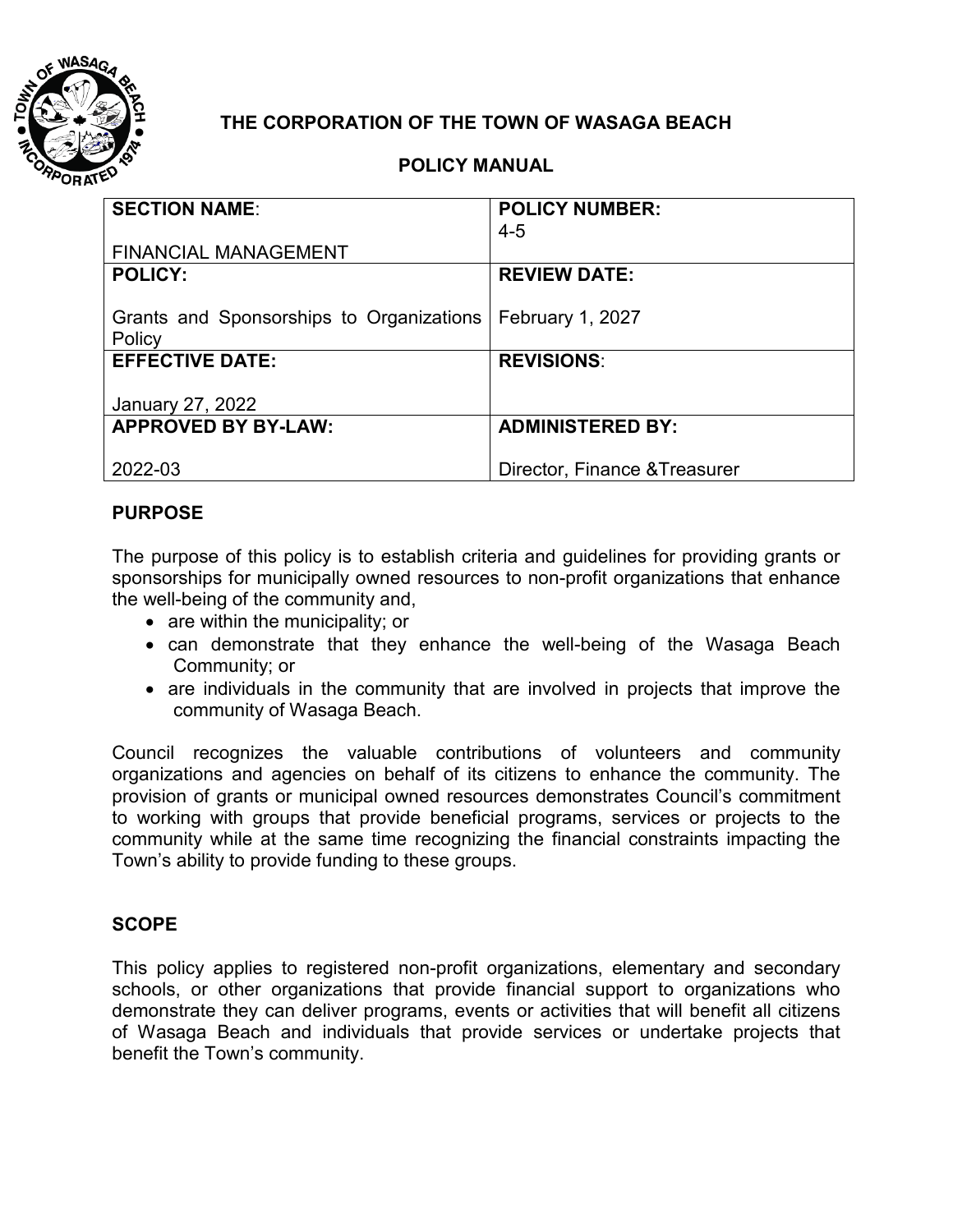#### **DEFINITIONS**

**Grants** – Applications for grant support from the Town's budgeted "Grants to Organizations" line item. The grant program is advertised in the fall prior to the upcoming budget year for application submissions to the program.

**Sponsorships** – Applications for Town sponsorship funding is taken from the Town's "External Event Sponsorship" Budget. The sponsorship program is advertised in the fall prior to the upcoming budget year for submissions to the program. Additionally, the sponsorship program information is included within the Special Event Permit Application and in-year requests may receive consideration if budgeted funding is available.

### **POLICY**

This policy establishes eligibility requirements; identifies the types of funding available; and outlines application and monitoring requirements. Preferences will be given to organizations that demonstrate community support, efficient use of resources, sound business practices and develop volunteer knowledge, skills and self-reliance.

Contributions will not be made for the following purposes:

- Discriminatory activities or events or organizations that may incite hatred towards any group;
- Activities that are contrary to the policies of the Municipality;
- Activities which are deemed to be unlawful;
- Where other identifiable funding sources may be available.

While Council will consider requests for contribution, there is no guarantee that a request will be approved.

#### **FINANCIAL ASSISTANCE**

Includes requests for monetary contribution as well as municipally owned resources outlined as follows:

Municipally owned resources eligible for grants and sponsorships include:

- Use of a municipally owned facility (rental fee waived/reduced);
- Municipal staff support (expertise) for an event (wages waived/reduced);
- Use of municipally owned equipment or services (fees waived/reduced);
- Use of municipally owned materials (rental fee waived/reduced); and
- Use of municipally owned property (rental fee waived/reduced).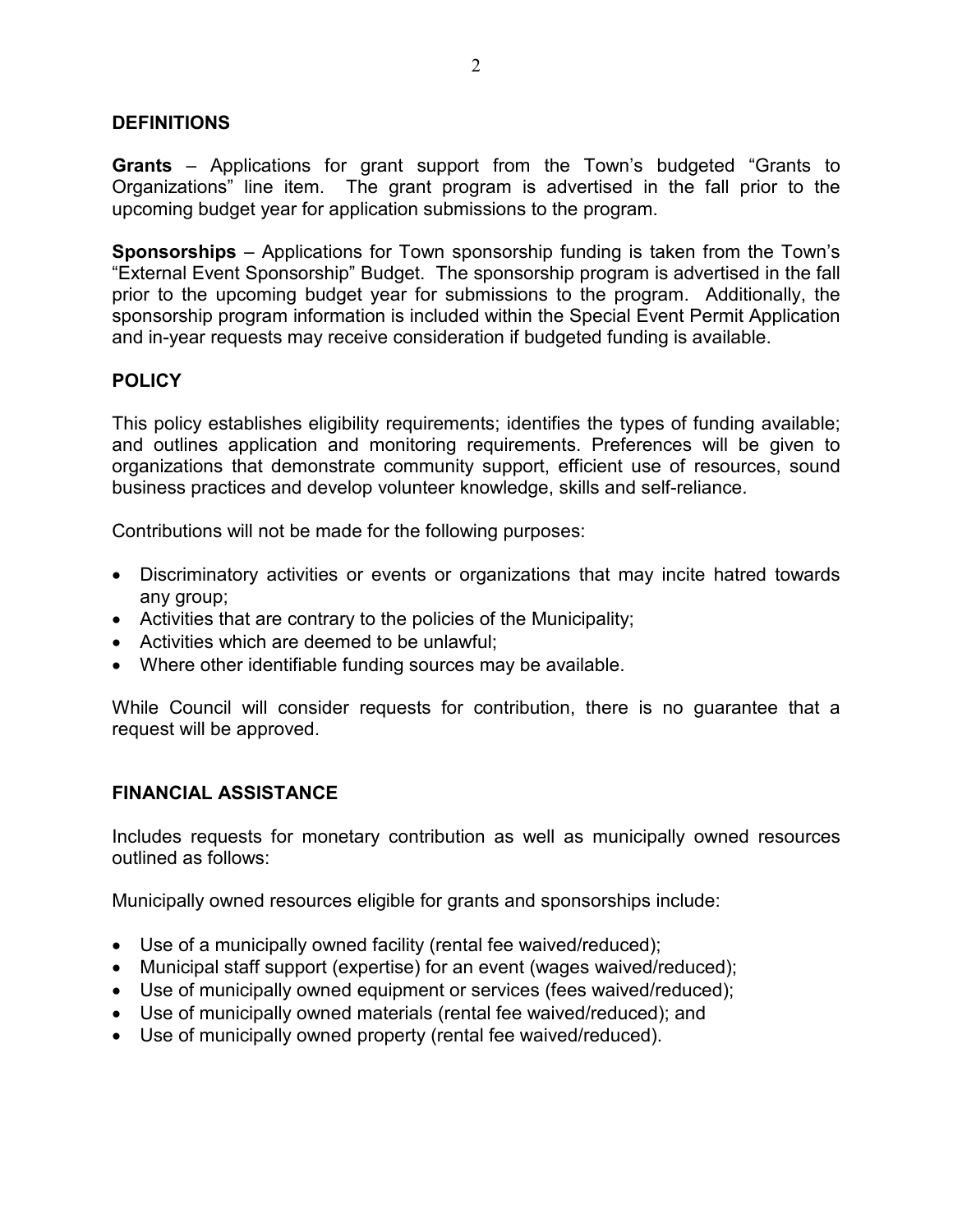#### **PROGRAM INTENT**

Each year the Municipality often receives more grant or sponsorship requests than is within in the allocated budget. The objective of this policy is to treat all organizations fairly and consistently. The aim of the "Municipal Grants and Sponsorship Program" is to share available resources throughout the municipality. Grants and sponsorships are intended to provide modest levels of support and assistance to community non-profit organizations.

As part of its annual budget process, Council will determine the amount of funding available that will be provided for all municipal grants and sponsorships. Further, Council will retain the right to make the final decision on both the overall funding allocation and the individual grant or sponsorship.

#### **TYPES OF GRANTS/SPONSORSHIPS**

The different types of grants/sponsorships awarded under the Municipal Grants and Sponsorship Program are as identified:

"Community Organization" grants are defined as grants intended to assist with the purchase of a capital item that will assist the organization in the delivery of its programs. This type of funding is only available through the grant application.

"In-Kind Contributions" grants are based on the provision of municipal property/facilities, materials or resources to an applicant, and do not include the provision of cash funds to, or on behalf of, the applicant. While cash funds are not provided in relation to In-Kind grants, it is recognized that such grants will involve either an expense or foregone revenue for the municipality. Each application for In-Kind grants will include the estimated value of the application under consideration. This type of funding is available through either the grant or sponsorship applications.

"Special Events" are defined as any one-time or first-time event that is of cultural, social, tourism or recreational significance to the community and which may have the participation of more than one organization and/or an event of municipal, provincial, or national significance which would be expected to bring economic and/or public relations benefit to the Town. This type of funding is available through either the grant or sponsorship applications. The sponsorship application is more suitable for larger event programs.

"Community Event" is defined as a recurring event that Council has determined provides some significant benefit to the broad community and the event is open to all members of the public. This type of funding is available through either the grant or sponsorship applications. The sponsorship application is more suitable for larger community event programs.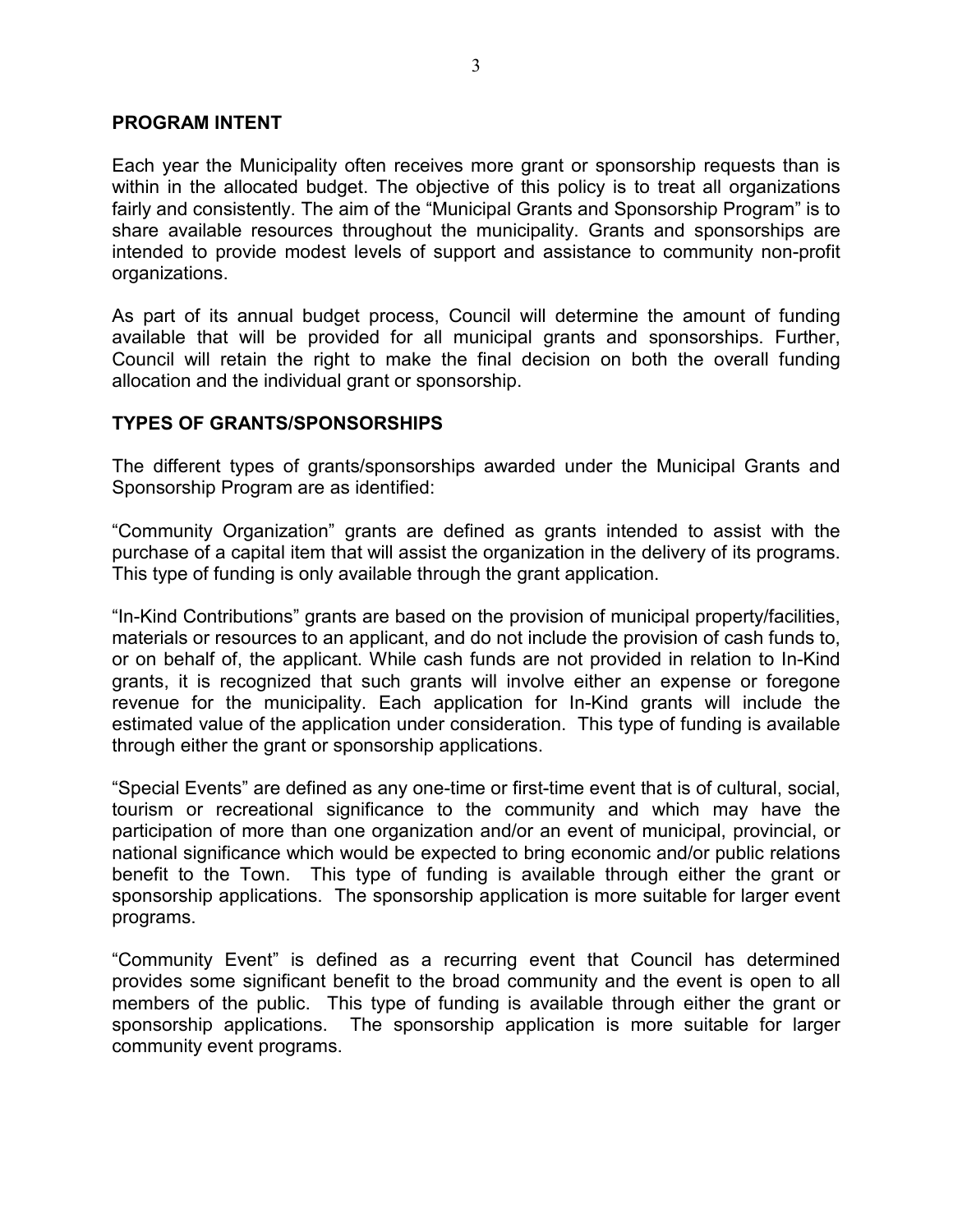### **FUNDING ELIGIBILITY**

An applicant organization must meet the following general criteria in order to be considered for a grant or sponsorship from the Town:

- Applicants must be non-profit community groups and organizations that have been in existence for a minimum of three months;
- Applicant organizations must be governed by a community-based volunteer Board of Directors who must provide a letter of confirmation demonstrating approval of the proposal;
- Applications by individuals must indicate support from a community-based non-profit unincorporated association and must provide the association's charter, constitution, or articles of association, whichever the organization uses. Absence of such a document will make the individuals application in-eligible for a grant;
- Funding requests can be defined as events/projects/programs that support, sustain, promote, inform, educate, celebrate, preserve, and/or provide access to the arts, culture, environment, historical, and recreation and/or healthy living activities;
- Each application must demonstrate there is a need for financial assistance, that adequate funding from other sources is not available, and the benefits to the community;
- The applicant must demonstrate its' commitment to accessibility, effectiveness, and accountability through sound management and financial practices;
- The applicant or individuals organizing an event must not be involved in a dispute with the Town on any matter or owe monies to the Town; and
- Grants and sponsorships shall be used only for the purposes approved by Council. The recipient shall notify Council of any proposed material changes to the nature of or budget for, the activities for which the grant or sponsorship has been made and shall use the grant or sponsorship for such altered activities only with the prior consent of Council.

# **TERMS & CONDITIONS**

- The recipient shall repay the whole or any part of the grant or sponsorship, as determined by the Town, if the recipient:
	- o Ceases operations;
	- o Ceases to operate as a non-profit organization;
	- o Has knowingly provided false information in its application;
	- o Uses funds for purposes not approved by Council; or
	- o Breaches any of these terms and conditions.
- Any unused portion of a grant or sponsorship remains the property of the Town of Wasaga Beach. If any unused portion has already been paid to the recipient, it shall be repaid by the recipient upon request from the Town.
- Funding will not be provided for accumulated deficits or funding shortfalls of any organization.
- The applicant organization, within the current fiscal year, must spend any grant or sponsorship funding on the sole purpose for which it was awarded.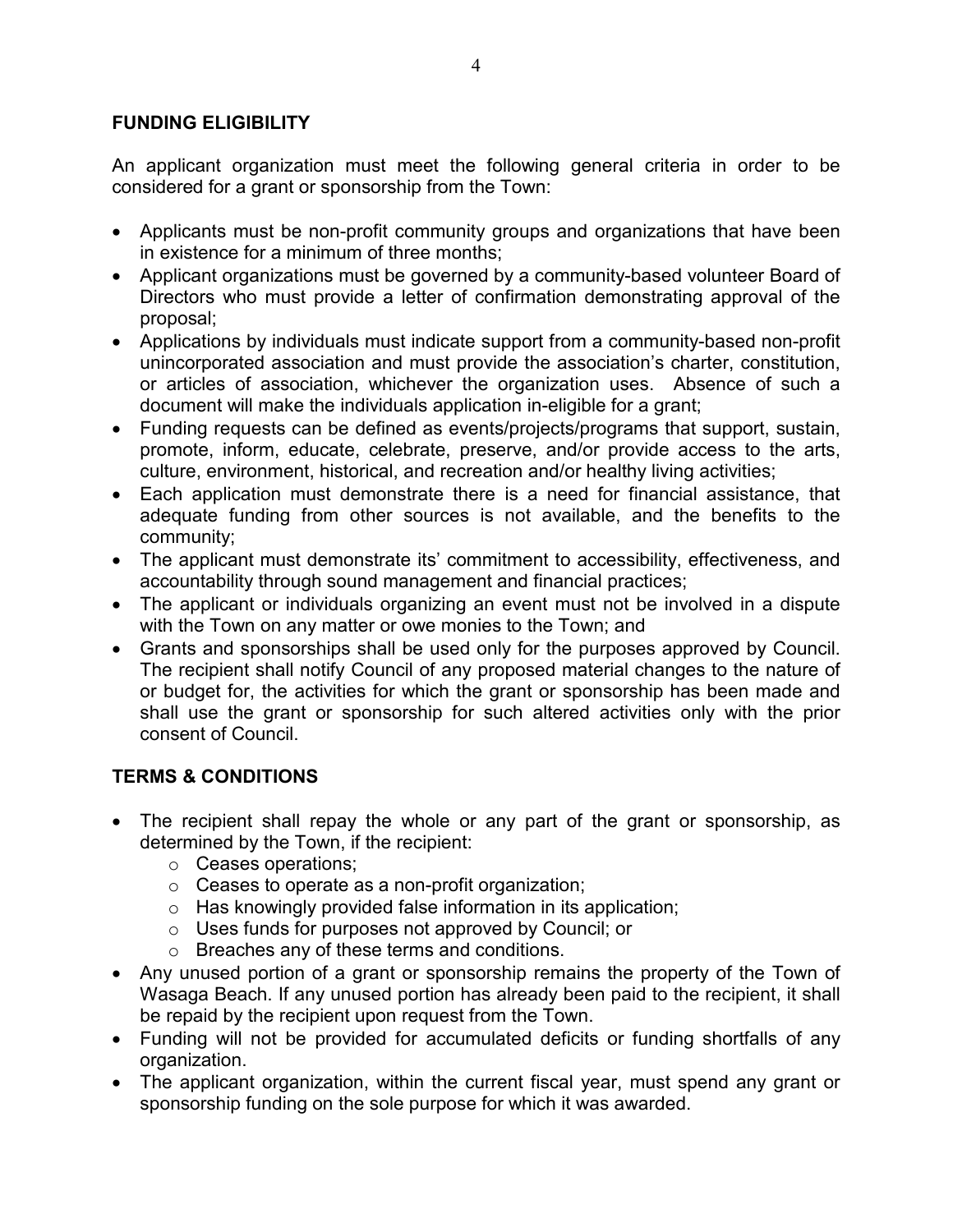## **APPLICATION**

- Annually, the Town will advertise both on the website and through the local newspaper that it will be receiving applications for grants and sponsorships.
- All grant and sponsorship applications shall be directed to the Treasurer by the date noted in annual advertisement each year.
- Only one grant request per organization will be considered.
- All applications responding to the advertised call for submissions shall be submitted on the Municipal Grant and Sponsorship Program Application form together with the following information and documentation:
	- 1. The organizations legal non-profit name;
	- 2. The organizations purpose, function and the service it provides to the community;
	- 3. The amount of financial assistance required;
	- 4. The benefits in the community resulting from the grant or sponsorship;
	- 5. Financial statements from the immediate preceding fiscal year;
	- 6. Listing of the current Board of Directors, including addresses and phone numbers.
- In addition to the above list, sponsorship applications shall include the following information;
	- 1. Anticipated attendance;
	- 2. Specific information about what the funding will be used for such as marketing, hiring of entertainment, etc.;
	- 3. Where marketing will be taking place and by what means (i.e. Print, Digital, Radio, etc.) Recognition of the Town's funding must be made in all marketing (i.e. approved logo placement on posters) as well as during the event (i.e. strategically placed banners, verbally to the attendees, etc.);
	- 4. Anticipated budget of the event;
	- 5. Names of individuals and organizations involved in organizing the event;
	- 6. Organization website address and all social media accounts.

### **APPLICATION REVIEW PROCESS**

- Grant applications will be processed by the Treasurer through the Grant Policy procedures. The grant application program closes after Council has determined the grants to be approved for the budget year.
- Late or incomplete grant applications may not be processed for consideration.
- Completed grant applications for Community Organization grants, Special Event and Community Event grants (as defined by this policy) which are received by the advertised deadline will be forwarded to one of the Committee Council meetings for review and consideration based on available budgeted funds.
- Sponsorship applications will be processed by the Senior Special Events Coordinator. For sponsorship applications received with the annual advertised call for submissions (that have been marked on the application in the box noted for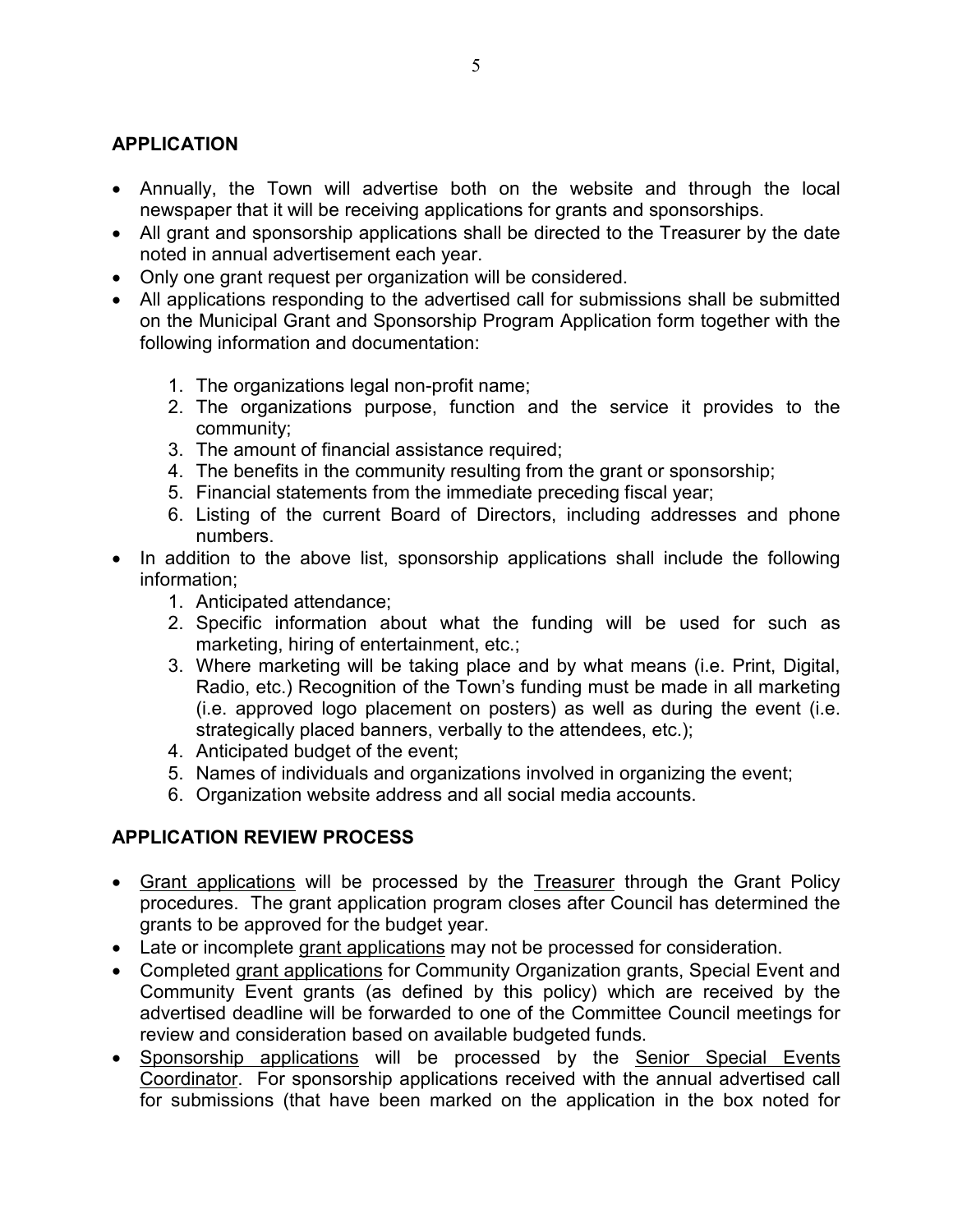sponsorship application) the Treasurer will forward these applications to the Senior Special Events Coordinator for processing.

- In-year sponsorship application requests (submitted after the due date in the advertised annual call for submissions) are to be directed to the Senior Special Events Coordinator for consideration.
- Completed sponsorship applications for Special Event and Community Event sponsorships (as defined by this policy) which are received either by the advertised deadline, or during the budget year, will be forwarded to one of the Committee Council meetings for review and consideration in tandem with reports from staff recommending special event approval specifics including recommended amounts of sponsorship funding.
- In considering grant and sponsorship applications, Council will evaluate applications in terms of general and financial criteria and principles outlined in this policy and may interview or ask any groups to make a presentation with final recommendations based on the total grant or sponsorship allocation and approval of individual grants or sponsorships.
- Granting of assistance in any one year or over several years is not to be interpreted as a commitment to future years' funding.
- Applications for In-Kind non-financial assistance will be forwarded to the respective department for review with a report to the respective Standing Committee of Council for consideration and Council for approval.
- Grant and sponsorship applications determined to be ineligible for funding shall be notified, in writing, of Council's decision.

# **PAYMENT**

- The term of a grant or sponsorship shall be for one year only unless Council has endorsed a multi-year commitment;
- Renewals are not automatic nor are any increase in funds;
- Grant and sponsorship recipients will be notified in writing of the amount approved following Council approval of the Town's annual budget and Council's separate approval of the application(s); and
- Payments for approved grant applications shall be made following the Council meeting ratifying approval of the grants, as soon as is reasonable for the Treasury Department to process. All approved grant applicants receiving funding will be required to submit a report to the Treasurer by December 31<sup>st</sup> of the grant budget year. The report is to include a short summary of how the funds were used and the benefits derived. Additionally, the report will include a financial breakdown of the spending of the funds and submitted along with the report the invoices/cancelled cheques to support the expenditures. Failure to submit the report may render the organization in-eligible for future grants from the program.
- Grants may be awarded with certain terms and conditions. The letter of award will state, if any, particular restrictions that apply to grant.
- Payments for Special Event and Community Event sponsorships will be made upon completion of the event, after the post event report and invoices are submitted to staff justifying the parameters outlined in the application. Applicants may request on